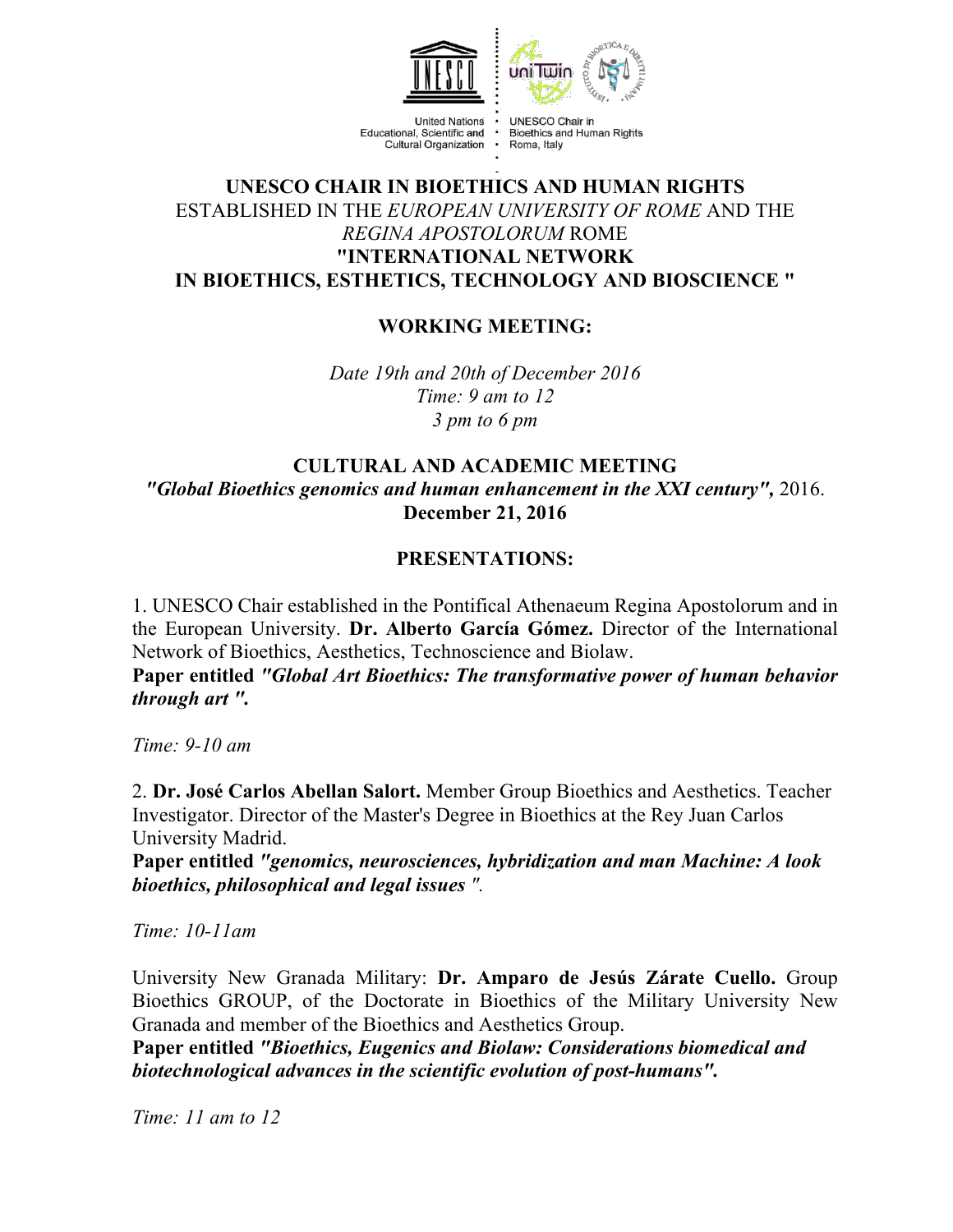4. The Director of the Bioethics Group and Aesthetics: **Dr. Javier Barraca Mairal,**  Rey Juan Carlos University of Madrid.

**Paper entitled ""** *Ethics, Bioestetica and Human Improvement in The Century Science and Technology ".*

*Time: 12-1 pm*

#### **DEBATE AND CONCLUSIONS:**

*Time: 3-4 pm*

*CONCLUSION: Time: 4.30 p.m*

#### *November 28, 2017 Time: 9 am to 12 3 pm to 6 pm*

*Meeting Network, final review of items elaboratef by members of the Network during 2017.*

## *November 29, 2016 Time: 9 am to 12 3 pm to 6 pm*

*Review of the book chapters prepared by the members of the Network.* Discussion on co-authoring and co-editing drafting of the Network with UMNG a book on *"Bioethics and human genomics for enhancement in the XXI century".*

> *November 30, 2017 Time: 9 am to 12 3 pm to 6 pm*

*Review of the book chapters prepared by the members of the Network.* Discussion on co-authoring and co-editing drafting of the Network with UMNG a book on *"Bioethics and human genomics for enhancement in the XXI century".*

> *December 1, 2016 Time: 9 am to 12 3 pm to 6 pm*

Review of the specific clauses for the collaboration agreement (and duly procedure) according to the Faculty of Education and Humanities internal guidelines of UMNG and the Office of International Relations UMNG international cooperation as well as the Pontifical Atheneum Regina Apostolorum internal guidelines, in view of the final signature of the respective Rectors.